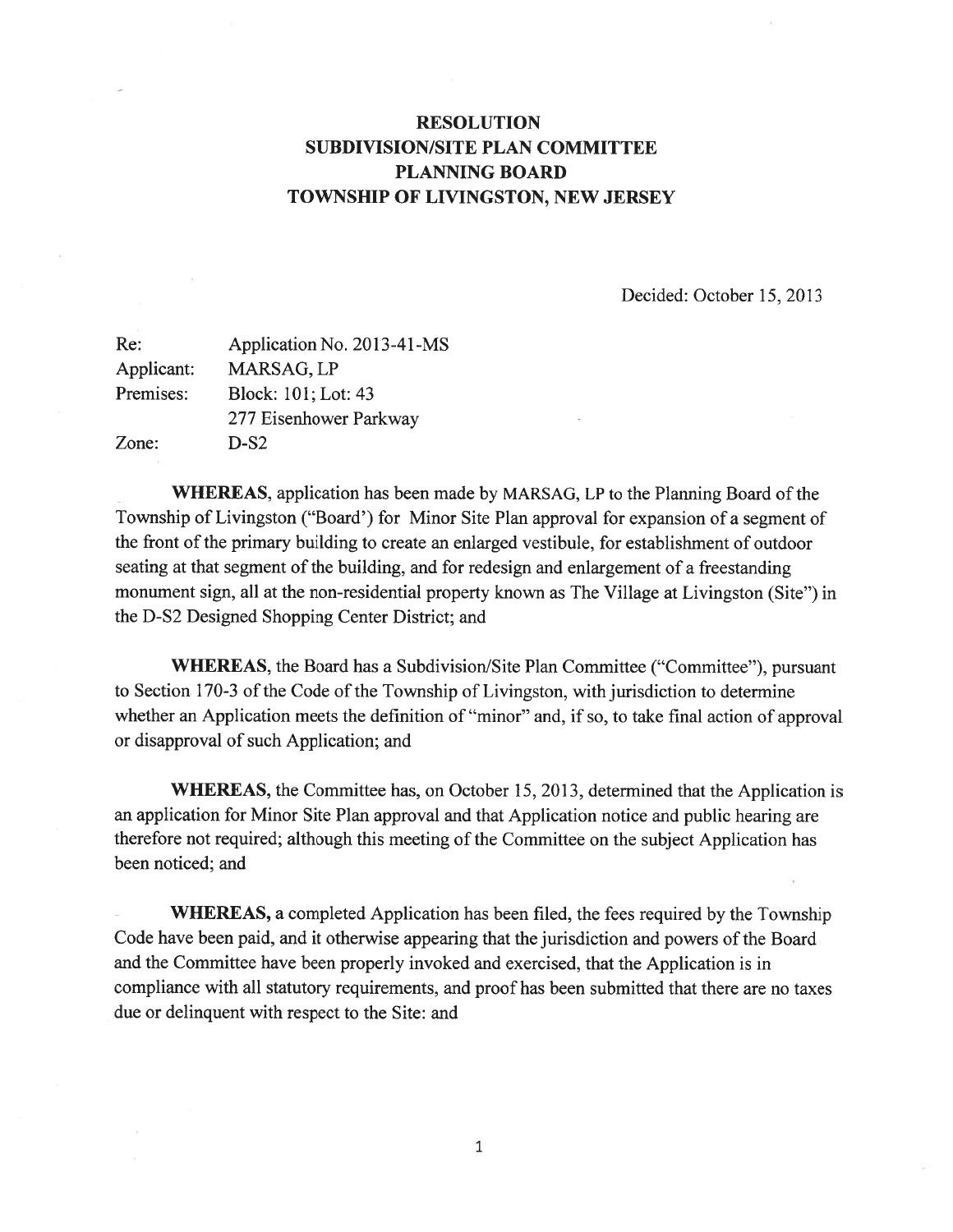WHEREAS, the Committee has reviewed the check lists and does now gran<sup>t</sup> <sup>a</sup> waiver of Preliminary Check List Items 15, 16, 21, 23, 25, 26, 28, 29, Final Check List Items 1, 2, 8, and 9, and the filing of an Environmental Impact Statement; and

WHEREAS, the Committee had reviewed and considered:

- 1. Casey & Keller Land Title Survey dated 12-14-12 updated through 08-13- '13; Minor Site Plan dated 09-16-13; and Signage Plan dated 09-18-13; all prepared, signed and sealed by Michael T. Lanzafama, PP. PE and LS.
- 2. The Dietz Partnership Proposed Façade Alterations Sheets A-1, A-2 and A-3 all dated 09-24-13 and prepared, signed and sealed by Charles P. Dietz, Architect.
- 3. A colorized undated computer generated depiction of the proposed façade change prepared by The Dietz Partnership.
- 4. A colorized depiction of the presen<sup>t</sup> monument sign reconfigured to the proposed v-shape.
- 5. A color aerial view of Livingston Circle with prospective lines of sight of the v-shaped sign.

WHEREAS, Stephen A. Geffner, Esq. appeared for the Applicant. Michael T. Lanzafama, Charles P. Dietz, and MARSAG, LP representatives Peter Schofel and Michael Schofel explained the Application and responded to questions, and the Applicant agreed to the conditions of approval set forth herein:

NOW, THEREFORE, the Committee does make the following findings of fact and conclusions of law with respec<sup>t</sup> to the Application:

- 1. The Application as to expansion of the building footprint is limited to 599 square feet at the front to create <sup>a</sup> new vestibule for <sup>a</sup> proposed tenant, and is under the 600 square feet expansion limit for <sup>a</sup> minor site plan.
- 2. The changes to the façade proposed are solely limited to 100 feet and 8 inches of linear frontage for that proposed tenant, and any other façade changes depicted in exhibits are not before the Committee for approval.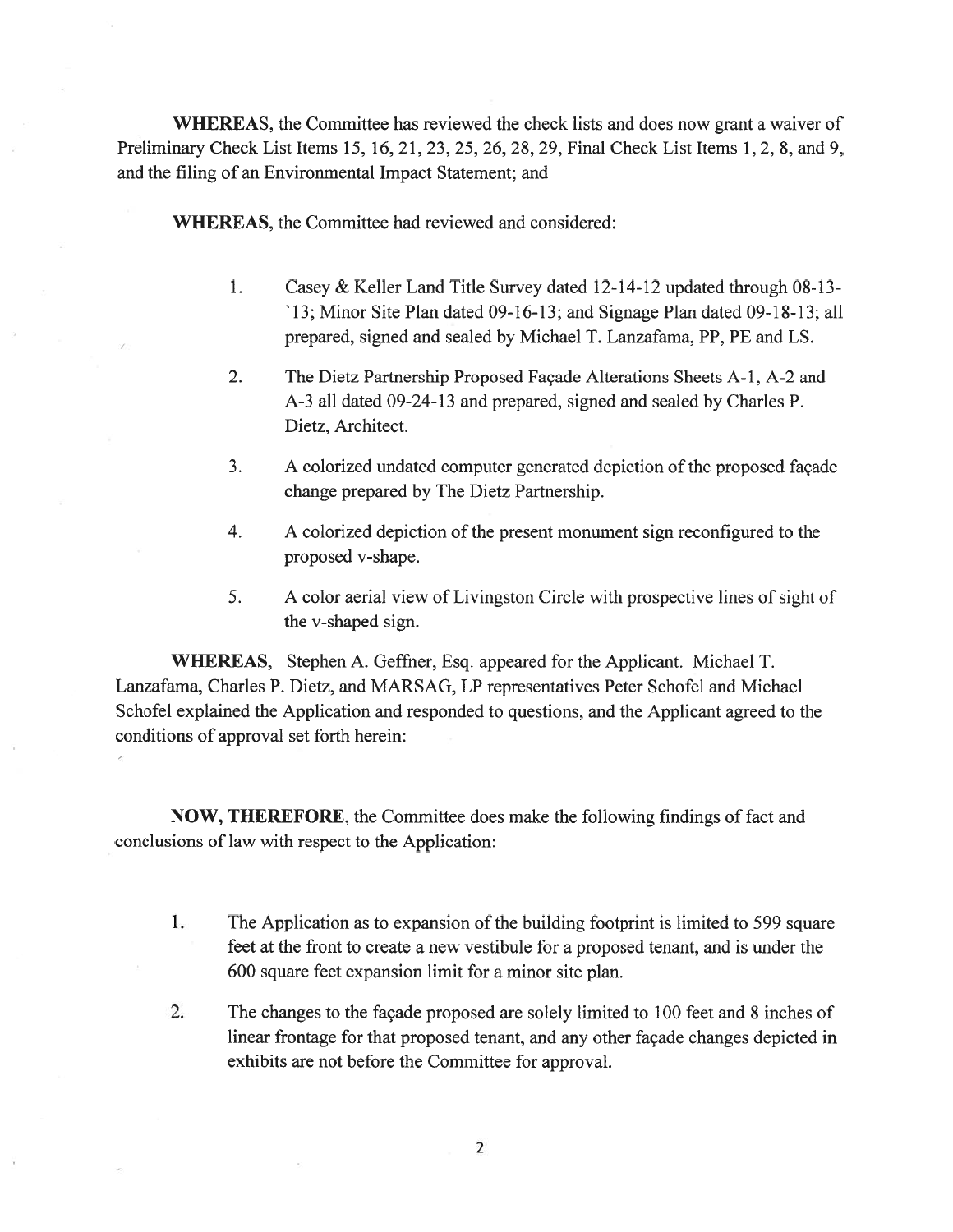- 3. The transparent glass in that linear façade, between the heights of 3 feet and 8 feet above grade, is 40%, which is less than the 60% required by Township Code Section 170-92.F.(l)(c) and the Applicant requested <sup>a</sup> design waiver. A waiver of 1/3 of the requirement to permit 40% of that linear façade to be transparent glass is granted.
- 4. The 30-foot proposed height of the modified area of façade is permitted in the zoning district.
- 5. The proposed outdoor seating is <sup>a</sup> minor site <sup>p</sup>lan application because it is for seating other than the seasonal seating that can be authorized under Township Code Section 170-92.1.
- 6. The monument sign proposed to be changed to <sup>a</sup> v-shape with an angle of separation of 128 degrees is par<sup>t</sup> of <sup>a</sup> comprehensive sign package, and the definition of minor site <sup>p</sup>lan includes comprehensive sign packages.
- 7. The Minor Site Plan Application is approved subject to the following conditions:
	- A. <sup>A</sup> note shall be added to all <sup>p</sup>lans and drawings showing facades that only the façade change applicable to the 100 feet and 8 inches of linear façade are submitted for approval and that no wall signs shown have been submitted for approval.
	- B. The site <sup>p</sup>lan shall be revised to show handicap access from the parking area to the proposed tenancy.
	- C. The site <sup>p</sup>lan shall be revised to show ability to provide lighting at the outdoor seating areas if business conditions call for such lighting.
	- D. The site plan shall be revised to show the dimensions, and materials of, the base of the segment to be added to the monument sign and how it will be landscaped.
	- E. The site plan shall be revised to show the dimensions and materials of the base of the segmen<sup>t</sup> to be added to the monument sign and how it will be landscaped.